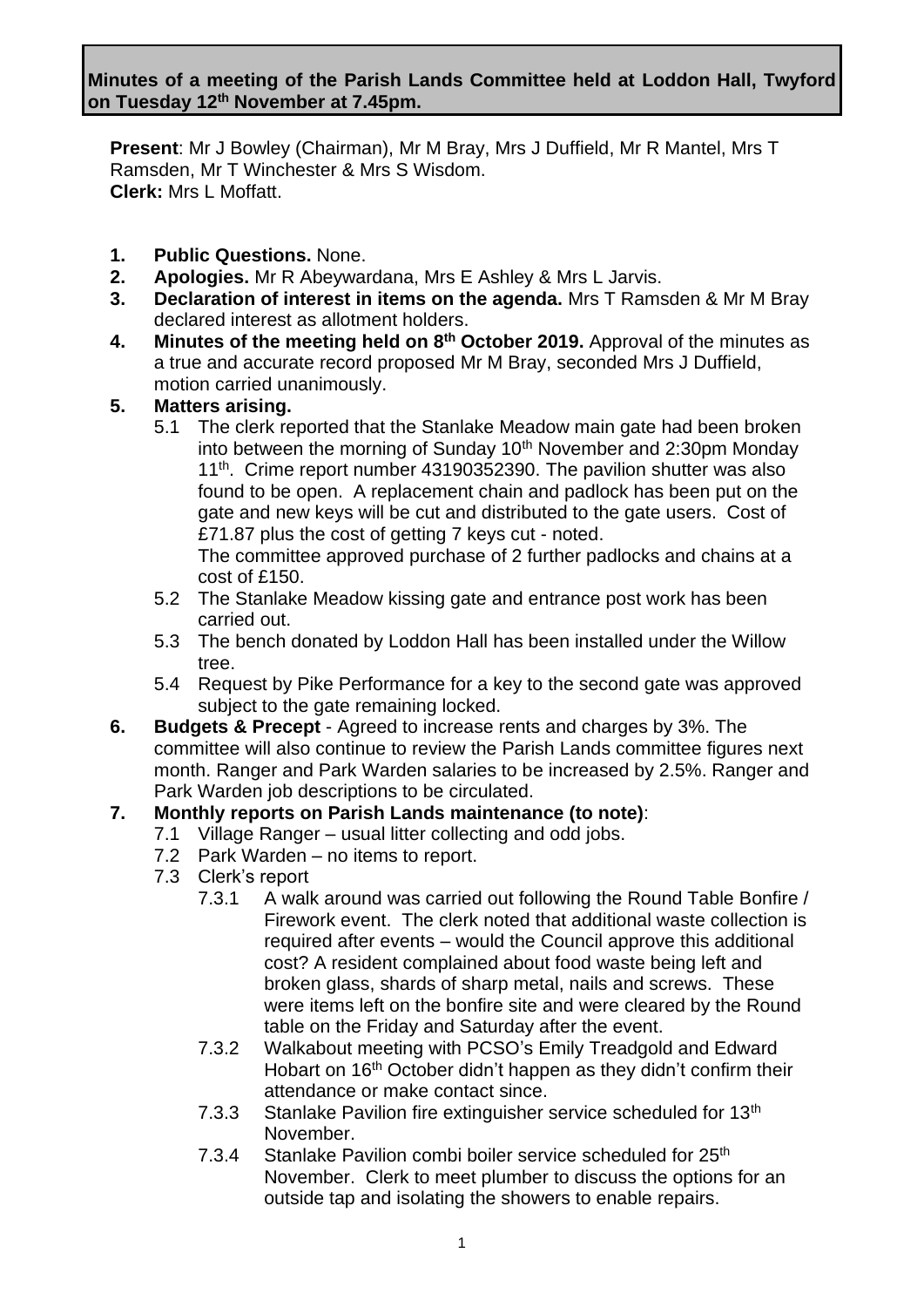# **8. Allotments.**

8.1.1 Green prescriptions - to consider costs of leaflet and sponsorship (RA & TR) Agreed for this item to be removed from the agenda until there is further to report.

## 8.2 **Hurst Rd.**

8.2.1 Hurst Road plot availability – 12 plots available

## 8.3 **London Rd.**

- 8.3.1 London Road plot availability 2 available
- 8.3.2 TRHA letter boundary fence & trees/ivy two quotes were presented to the committee and a further quote will be sought. The surgery general manager is proving difficult to get hold of. It was intended to have a discussion on sharing costs of new fencing.

## **9. Millennium Garden, Jubilee Corner, Burial Ground & War Memorial.**

- 9.1 Report on cremations & burials none to report.
- 9.2 Report on memorials Constance Evelyn Tate. Noted.
- 9.3 Columbarium feedback from Miles & Daughters was that they have not seen a demand for this type of burial. The clerk reported that alternatives tend to be very American style. Agreed for Mr M Bray to carry out some research on alternative columbarium products.
- 9.4 Burial ground edging project link to photos circulated 30.10.19. The committee suggested offering additional labour to the Ranger to help with the paving slabs.
- 9.5 Layed hedge letter to resident who has access agreement sent 02.10.19. Written response awaited.
- 9.6 Burial holder complaint damage to memorial and pots. Replacement pots purchased at a cost of £14. Noted.
- 9.7 Tree surgeon work conifers scheduled for 25.11.19. Noted.
- 9.8 Christmas light electrical installation quote £100. Proposed Mr T Winchester seconded Mrs T Ramsden to authorise £100 electrician costs. Motion carried unanimously.
- 9.9 Jubilee Corner overgrowth Bulldog to arrange for it to be cut back. Noted.
- 9.10 To consider location for possible book swap cupboard. Agreed for the clerk to approach local business to Bell Corner to ask if they would be willing to wheel a book cupboard in and out of their shop.

# **10. Bell Corner & Polehampton Corner**

### **11. King George V Recreation Ground.**

- 11.1 CCTV link to 3 quotes circulated 03.09.19 (not within budget) Awaiting feedback from GCD Security.
- 11.2 Playground reports and quotes for repairs KGVR & Stanlake Meadow (link circulated 25.04.19) Second quote to be sought.
- 11.3 Twyford Comets request for Funday 13<sup>th</sup> June & Cuincy match 14<sup>th</sup> June approved.
- 11.4 Nails reported on gate Ranger has rubbed them down. Noted.
- 11.5 Charity return for year ended 31<sup>st</sup> March 2019 submitted 16.10.19. Noted.
- 11.6 Disposal of waste from wildflower areas agreed contractor removal in future.

# **12. Stanlake Meadow.**

- 12.1 Tree risk assessment carried out  $23-25$ <sup>th</sup> October report circulated 11.11.19. Carried forward.
- 12.2 Cricket club agreement Proposed wording "The Parish Council will reserve no more than four intervals during the playing season for community events which will include use of the Pavilion and its environs.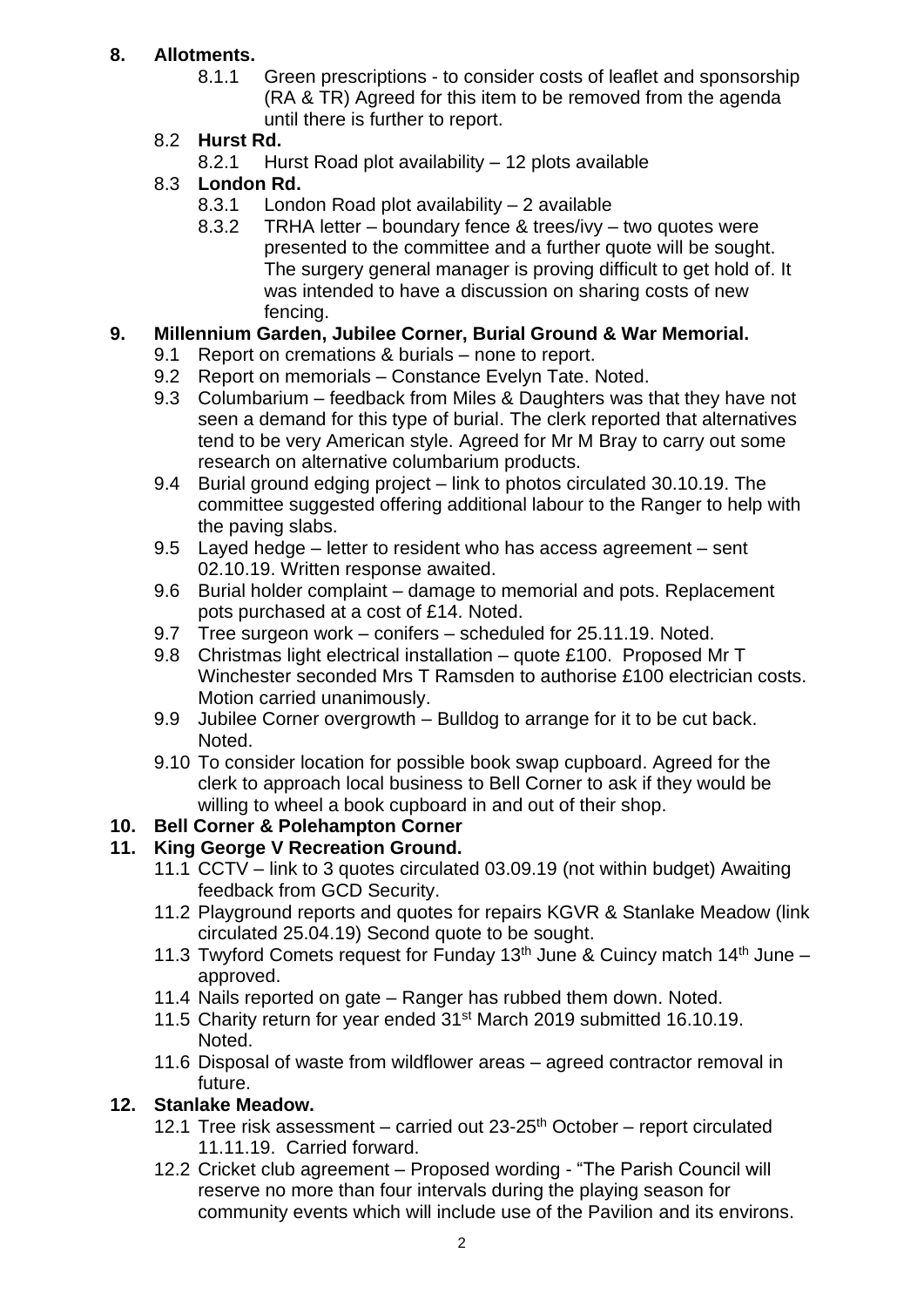The Parish Council will notify the Cricket Club by the end of September of the proposed dates for the following year." Agreed to consult the cricket club on the wording.

- 12.3 Fruit tree offer from Mullie (to also consider watering) Mrs T Ramsden reported that Mullie had been hard to get hold of and it was agreed not to progress this item.
- 12.4 Copse project update meeting with Stephen Loyd & Lee Garner (Tree risk assessor) 24.10.19 Agreed to planned pathway through the copse. Lee Garner reported that a further risk assessment should take place once the copse is accessible by the public. CROW (Conserve Reading on Wednesdays) date for work on creating pathway – Wednesday  $20<sup>th</sup>$  November 10-3pm. Noted.
- 12.5 Updates to Parish Lands plan. Carried forward to remove from agenda.
- 12.6 To consider quote for external, locked hose attachment on Stanlake Pavilion or the football shed - carried forward.
- 12.7 Trees along the Waltham Road overhanging road (photos circulated 14.10.19) no action required by Parish Lands – agreed to refer back to Planning & Amenities Committee.
- 12.8 Resident request for the Council to consider recycling waste option information from the clerk having spoken to the contractors confirmed that this is not feasible. Agreed no action.
- 12.9 Wildflower scything photos (circulated 15.10.19). Noted.
- 12.10 Break in through gate and break into football shed (evening of 18.10.19) Crime reference 43190325338. Noted.
- 12.11 Purchase of 3 chains and padlocks £173.53 Proposed Mr M Bray seconded Mrs T Ramsden to authorise £173.53 for replacement chains and padlocks. Motion carried unanimously.

### **13. Stanlake Pavilion.**

- 13.1 New meter installed 10.10.19. Noted.
- 13.2 Emergency lighting quote £115.95 work complete. Noted.
- 13.3 New cleaner appointed. Noted.
- 13.4 Alarm not being set by footballers two occasions reported. Agreed that a condition will be added to the sports club agreements saying that they will be responsible for any losses that occur whilst the alarm is not set.

#### **14. Sports club requests:**

14.1 Use of the KGVR (Youth Centre) pitch as an 11 aside – approved. Replacement of the goal at KGVR with a new lightweight one - £867 plus cost of replacing sockets £300 (to authorise – not within budget) Proposed Mr T Winchester, seconded Mrs T Ramsden to **RECOMMEND to Full Council** to authorise £867 cost of goal and £300 socket costs. Motion carried unanimously.

Note: Confirmed the crossbar is suitable for being left outside.

- 14.2 Looking to re-home the line marker to ask the footballers to clean up and keep.
- 14.3 4x7 aside goal mouths at KGVR in need of repair (£575) Proposed Mr M Bray, seconded Mrs T Ramsden to **RECOMMEND to Full Council** to approve cost of repairs £575. Motion carried unanimously.
- 14.4 Fitness camps to be reminded not to exercise on the pitches email sent. Noted.
- 14.5 Car parking remains a challenge. Noted.
- 14.6 Kitchen cupboards- request for the club to be able to label cupboard storage in liaison with the Colleton ASC – agreed subject to labels leaving no damage or residue.
- 14.7 Request for inside freezer storage no where to place a freezer at present.